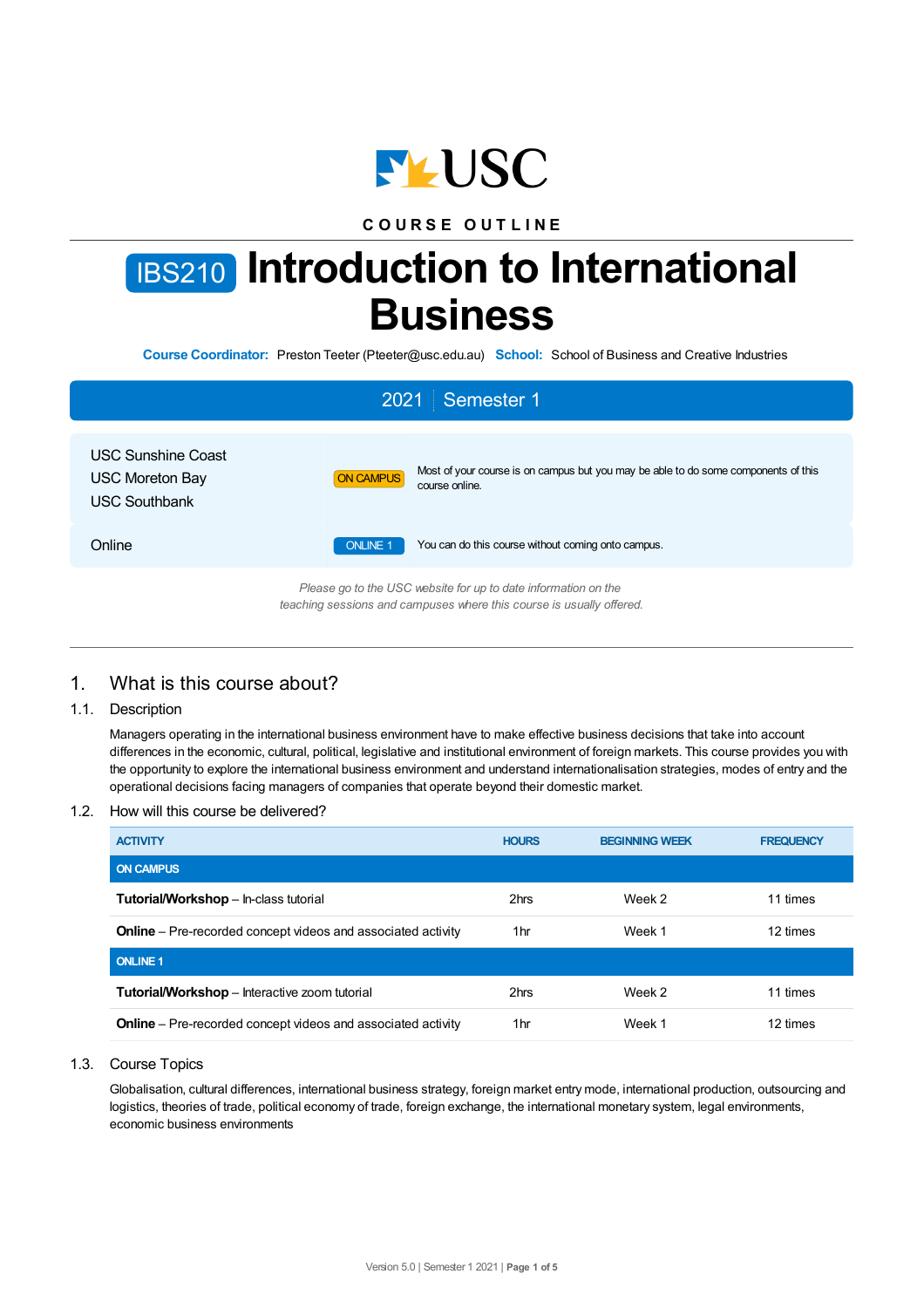# 2. What level is this course?

## 200 Level (Developing)

Building on and expanding the scope of introductory knowledge and skills, developing breadth or depth and applying knowledge and skills in a new context. May require pre-requisites where discipline specific introductory knowledge or skills is necessary. Normally, undertaken in the second or third full-time year of an undergraduate programs.

# 3. What is the unit value of this course?

12 units

# 4. How does this course contribute to my learning?

| <b>COURSE LEARNING OUTCOMES</b>                                                                                                                       | <b>GRADUATE QUALITIES</b>                                                 |
|-------------------------------------------------------------------------------------------------------------------------------------------------------|---------------------------------------------------------------------------|
| On successful completion of this course, you should be able to                                                                                        | Completing these tasks<br>successfully will contribute to<br>you becoming |
| Apply selected international business theory to practical, real life international business situations and<br>identify the drivers for globalisation. | Empowered<br>Sustainability-focussed                                      |
| Identify the forces that influence international business decisions.                                                                                  | Knowledgeable<br>Sustainability-focussed                                  |
| Analyse and apply strategies for foreign market participation.                                                                                        | Creative and critical thinker<br>Sustainability-focussed                  |

# 5. Am I eligible to enrol in this course?

Refer to the USC [Glossary](https://www.usc.edu.au/about/policies-and-procedures/glossary-of-terms-for-policy-and-procedures) of terms for definitions of "pre-requisites, co-requisites and anti-requisites".

5.1. Pre-requisites

Not applicable

5.2. Co-requisites

Not applicable

## 5.3. Anti-requisites

Not applicable

5.4. Specific assumed prior knowledge and skills (where applicable)

Not applicable

# 6. How am I going to be assessed?

6.1. Grading Scale

Standard Grading (GRD)

High Distinction (HD), Distinction (DN), Credit (CR), Pass (PS), Fail (FL).

6.2. Details of early feedback on progress

The first assessment task is due in Week 4 to get early feedback on your progress. Additionally, tutorial activities in all weeks allow for formative feedback on course concepts.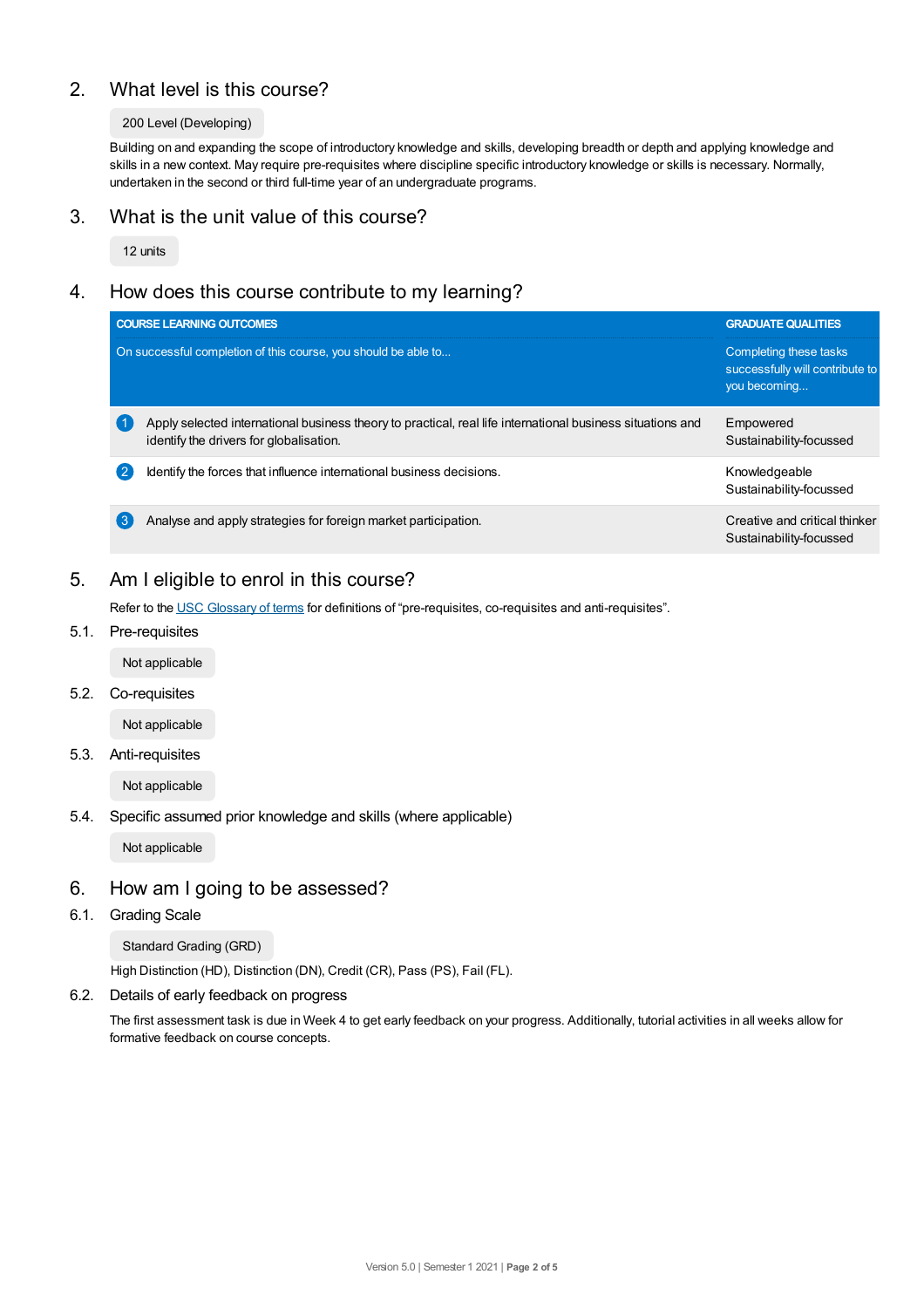# 6.3. Assessment tasks

| <b>DELIVERY</b><br><b>MODE</b> | <b>TASK</b><br>NO. | <b>ASSESSMENT</b><br><b>PRODUCT</b> | <b>INDIVIDUAL</b><br><b>OR GROUP</b> | <b>WEIGHTING</b><br>$\%$ | <b>WHAT IS THE</b><br><b>DURATION /</b><br>LENGTH? | <b>WHEN SHOULD I SUBMIT?</b>                    | <b>WHERE SHOULD I</b><br><b>SUBMIT IT?</b>                      |
|--------------------------------|--------------------|-------------------------------------|--------------------------------------|--------------------------|----------------------------------------------------|-------------------------------------------------|-----------------------------------------------------------------|
| All                            |                    | Oral                                | Individual                           | 25%                      | 5-minute<br>presentation                           | Week 4                                          | <b>Online Assignment</b><br>Submission                          |
| All                            | 2                  | Portfolio                           | Individual                           | 25%                      | 1500 words                                         | Throughout teaching period<br>(refer to Format) | <b>Online Assignment</b><br>Submission                          |
| All                            | 3                  | Report                              | Individual                           | 50%                      | 2000 words                                         | Week 13                                         | <b>Online Assignment</b><br>Submission with<br>plagiarism check |

# **All - Assessment Task 1:** Oral Presentation

| <b>GOAL:</b>     | To demonstrate understanding and application of international business fundamentals.                                                                                                                                                    |                                                                                   |                                     |  |  |
|------------------|-----------------------------------------------------------------------------------------------------------------------------------------------------------------------------------------------------------------------------------------|-----------------------------------------------------------------------------------|-------------------------------------|--|--|
| <b>PRODUCT:</b>  | Oral                                                                                                                                                                                                                                    |                                                                                   |                                     |  |  |
| <b>FORMAT:</b>   | Acting as top-level management for an international firm, you will give a 5-minute professional presentation on an issue that<br>you consider to be of great importance. The issue will be relevant to the topics covered in weeks 1-3. |                                                                                   |                                     |  |  |
|                  |                                                                                                                                                                                                                                         | A detailed task description and rubric is provided on Blackboard.                 |                                     |  |  |
| <b>CRITERIA:</b> | No.                                                                                                                                                                                                                                     |                                                                                   | <b>Learning Outcome</b><br>assessed |  |  |
|                  | 1                                                                                                                                                                                                                                       | Application of international business theories to practical, real life situations | $\overline{1}$                      |  |  |
|                  | 2                                                                                                                                                                                                                                       | Analysis and application of strategies for foreign market participation           | $\mathbf{3}$                        |  |  |
|                  | 3                                                                                                                                                                                                                                       | Identification of the forces that influence international business decisions      | (2)                                 |  |  |
|                  | 4                                                                                                                                                                                                                                       | Use of appropriate verbal and non-verbal communication                            |                                     |  |  |
|                  | 5                                                                                                                                                                                                                                       | Use of appropriate visual aids                                                    |                                     |  |  |
|                  | 6                                                                                                                                                                                                                                       | Structure of the presentation                                                     |                                     |  |  |
|                  |                                                                                                                                                                                                                                         |                                                                                   |                                     |  |  |

# **All - Assessment Task 2:** Portfolio

| <b>GOAL:</b>     | To demonstrate insight and understanding of international business concepts and environmental factors impacting decision<br>making to arrive at a suitable business strategy.                                                                                                                                                                         |                                     |  |  |  |
|------------------|-------------------------------------------------------------------------------------------------------------------------------------------------------------------------------------------------------------------------------------------------------------------------------------------------------------------------------------------------------|-------------------------------------|--|--|--|
| <b>PRODUCT:</b>  | Portfolio                                                                                                                                                                                                                                                                                                                                             |                                     |  |  |  |
| <b>FORMAT:</b>   | During weeks 6 through 10, you will complete a range of activities related to the weekly topics. For each tutorial, you will<br>analyse a real-life business case and conclude with the most suitable strategy for the company. Each activity is due at the end<br>of that weekly tutorial.<br>A detailed task description is provided on Blackboard. |                                     |  |  |  |
| <b>CRITERIA:</b> | No.                                                                                                                                                                                                                                                                                                                                                   | <b>Learning Outcome</b><br>assessed |  |  |  |
|                  | 1<br>Application of international business theory to real-life business situations                                                                                                                                                                                                                                                                    | $\left( 1 \right)$                  |  |  |  |
|                  | 2<br>Identification of the forces that influence international business decisions                                                                                                                                                                                                                                                                     | $\mathbf{2}$                        |  |  |  |
|                  | 3<br>Analysis and application of foreign market participation                                                                                                                                                                                                                                                                                         | $\left( 3\right)$                   |  |  |  |
|                  |                                                                                                                                                                                                                                                                                                                                                       |                                     |  |  |  |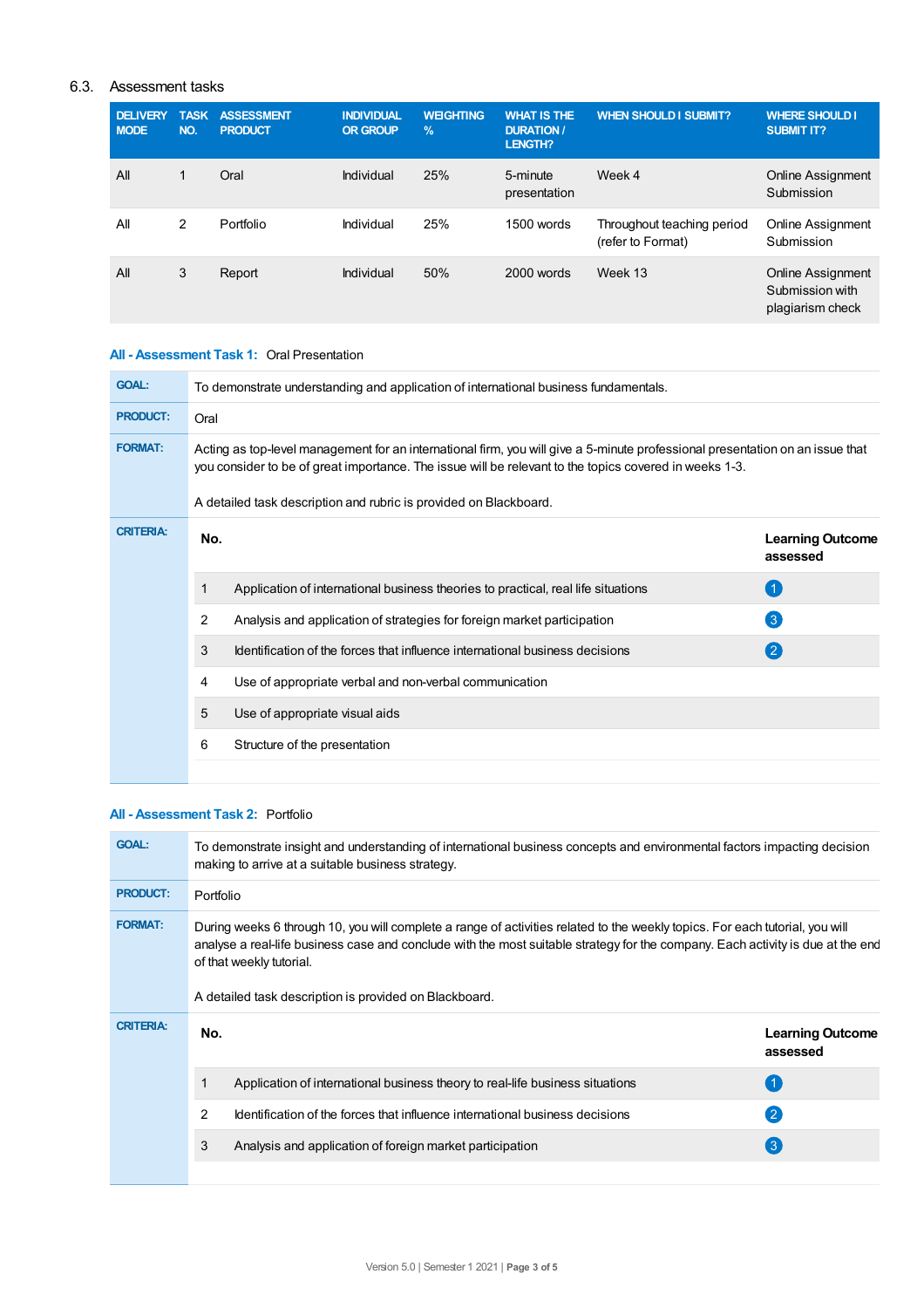#### **All - Assessment Task 3:** Report

| <b>GOAL:</b>     | To demonstrate knowledge of international business issues and the ability to conduct<br>in-depth research and analysis of those issues.                                                                                                                                              |                                                                                |                                     |  |  |  |
|------------------|--------------------------------------------------------------------------------------------------------------------------------------------------------------------------------------------------------------------------------------------------------------------------------------|--------------------------------------------------------------------------------|-------------------------------------|--|--|--|
| <b>PRODUCT:</b>  | Report                                                                                                                                                                                                                                                                               |                                                                                |                                     |  |  |  |
| <b>FORMAT:</b>   | You will investigate the suitability of a foreign country for international expansion. By following course concepts and conducting<br>extensive research, you will analyse the location and provide recommendations.<br>A detailed description and rubric are provided on Blackboard |                                                                                |                                     |  |  |  |
| <b>CRITERIA:</b> | No.                                                                                                                                                                                                                                                                                  |                                                                                | <b>Learning Outcome</b><br>assessed |  |  |  |
|                  |                                                                                                                                                                                                                                                                                      | Application of international business theory to real life situations           | $\overline{1}$                      |  |  |  |
|                  | 2                                                                                                                                                                                                                                                                                    | Identification of the forces that influence international business decisions   | $\left( 2\right)$                   |  |  |  |
|                  | 3                                                                                                                                                                                                                                                                                    | Analysis and application of strategies for foreign market participation        | $\left(3\right)$                    |  |  |  |
|                  | 4                                                                                                                                                                                                                                                                                    | Written communication (spelling, grammar, structure, formatting, design, etc.) |                                     |  |  |  |
|                  |                                                                                                                                                                                                                                                                                      |                                                                                |                                     |  |  |  |

# 7. Directed study hours

A 12-unit course will have total of 150 learning hours which will include directed study hours (including online if required), self-directed learning and completion of assessable tasks. Directed study hours may vary by location. Student workload is calculated at 12.5 learning hours per one unit.

# 8. What resources do I need to undertake this course?

Please note: Course information, including specific information of recommended readings, learning activities, resources, weekly readings, etc. are available on the course Blackboard site– Please log in as soon as possible.

#### 8.1. Prescribed text(s) or course reader

Please note that you need to have regular access to the resource(s) listed below. Resources may be required or recommended.

| <b>REQUIRED?</b> | <b>AUTHOR</b>                                        |      | <b>YEAR TITLE</b>                           | <b>PUBLISHER</b>                                             |
|------------------|------------------------------------------------------|------|---------------------------------------------|--------------------------------------------------------------|
| Required         | Hill. Hult.<br>Wickramasekera, Liesch<br>& Mackenzie | 2017 | Global Business Today: Asia Pacific Edition | McGraw-Hill Education<br>Australia, North Ryde<br><b>NSW</b> |

## 8.2. Specific requirements

Not applicable

# 9. How are risks managed in this course?

Health and safety risks for this course have been assessed as low. It is your responsibility to review course material, search online, discuss with lecturers and peers and understand the health and safety risks associated with your specific course of study and to familiarise yourself with the University's general health and safety principles by reviewing the online [induction](https://online.usc.edu.au/webapps/blackboard/content/listContentEditable.jsp?content_id=_632657_1&course_id=_14432_1) training for students, and following the instructions of the University staff.

# 10. What administrative information is relevant to this course?

## 10.1. Assessment: Academic Integrity

Academic integrity is the ethical standard of university participation. It ensures that students graduate as a result of proving they are competent in their discipline. This is integral in maintaining the value of academic qualifications. Each industry has expectations and standards of the skills and knowledge within that discipline and these are reflected in assessment.

Academic integrity means that you do not engage in any activity that is considered to be academic fraud; including plagiarism, collusion or outsourcing any part of any assessment item to any other person. You are expected to be honest and ethical by completing all work yourself and indicating in your work which ideas and information were developed by you and which were taken from others. You cannot provide your assessment work to others.You are also expected to provide evidence of wide and critical reading, usually by using appropriate academic references.